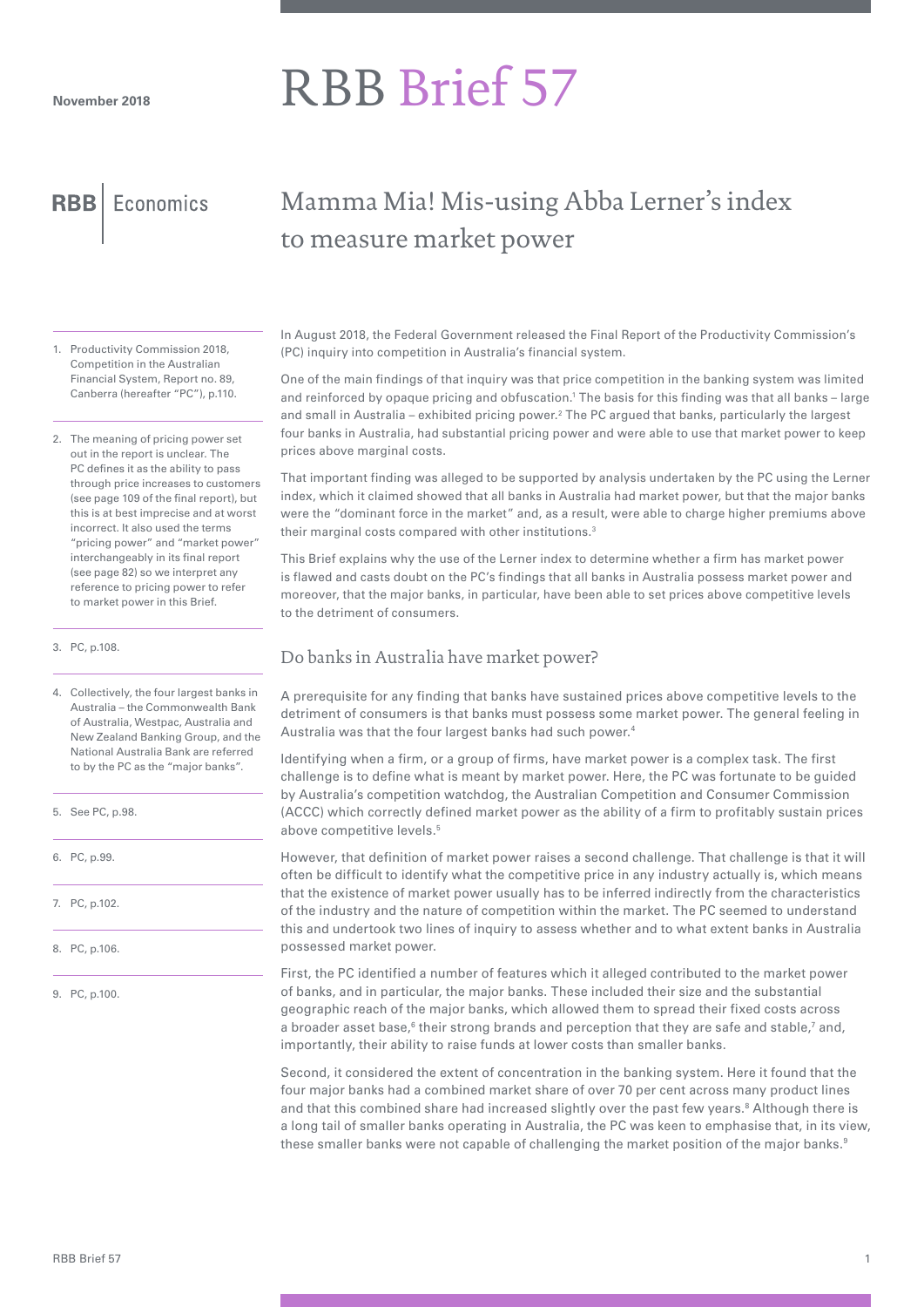10. See for example *Australian Securities and Investments Commission v Westpac Banking Corporation* (No2) [2018] FCA 751, para 1717, where Beach J referred to expert testimony from Simon Bishop from RBB Economics who "cogently" illustrated the importance of competitive responses in the banking sector with reference to standard economic models of oligopoly.

11. PC, p.349-351.

12. PC, p.102.

13. PC, p.107.

14. PC, p.107.

15. PC, p.108.

16. The PC estimates marginal costs by following an approach used by the World Bank of first estimating total costs and then differentiating with respect to quantity to obtain marginal costs. This excludes labour, property and equipment and technology. See PC, p.236.

17. See note a in Figure 3.3 on p.108.

18. See note a in Figure 3.3 on p.108.

19. PC, p.108.

In its findings, the PC ignores the fact that competition between the major banks might well be sufficient to prevent any of them individually exercising market power.<sup>10</sup> Indeed, the PC's own analysis appears to confirm this, noting that discounting by major banks was vigorous – the majority of home loans offered by major banks were offered at lower rates than the standard variable rate and that, for major banks, the gap between the actual interest rate paid by consumers and the standard variable rate had actually increased over time.11

Clearly, it was difficult for the PC to rely on the first line of inquiry to support a finding that the major banks had market power. Many of the features of the banking market that the PC identified as giving major banks an advantage over smaller banks were plainly pro-competitive. Lower costs of accessing funds compared to smaller banks and the benefits associated with greater physical presence and stronger brands were things that benefitted consumers and which they evidently valued, as confirmed by the results of customer surveys which showed that consumers were generally satisfied with their chosen institution.12

For these reasons, the PC relied more heavily on its second line of inquiry, which was that the banking market was highly concentrated.

### Does high concentration mean less competition?

The PC approached the question of whether high concentration meant markets were less competitive with an open mind. It stated that "high concentration, on its own, was not indicative of market power resulting in inefficient pricing or (tacitly collusive) oligopoly behaviour"<sup>13</sup> and noted the arguments of the major banks that competition was vigorous.<sup>14</sup>

The approach that the PC took to determine whether the allegedly concentrated banking market was characterised by vigorous competition on the one hand or whether it was indicative of market power resulting in inefficient pricing or (tacitly collusive) oligopoly behaviour on the other hand, was to analyse the data it had collected. Specifically, it attempted to measure the pricing (or market) power held by major banks and other Australian-owned banks using aggregated data on the interest rates charged and the costs incurred by each group of institutions.15

The analytical tool it used to consider whether a single bank or a group of banks could increase prices (in the form of fees or interest rates) above their marginal costs for a sustained period, was the Lerner index, named after Abba Lerner, the economist that developed the measure in 1934.16

The Lerner index measures the extent to which prices in the relevant market depart from short-run marginal costs. The index produces a range between zero and one, with zero meaning that prices equal short-run marginal costs. In the case of monopoly, the index equals the inverse of the market elasticity of demand. The PC argued that any number above zero indicates pricing power $17$  and the value of the index can be compared across individual firms or groups of firms to ascertain relative pricing power.

The PC's starting point was that in a competitive market, prices are expected to equal marginal cost and therefore the value of the index would be zero,<sup>18</sup> so it should not have been surprised to find that all banks, both large and small, in Australia were held to possess some degree of market power. Specifically, it found that the Lerner index for market power was around 0.5 (or 50 per cent) for the major banks and 0.25 (or 25 per cent) for the other Australian-owned banks. It was then able to assertively conclude that "the major banks are the dominant force in the market" and that approximately half of the loan price that they charge to their customers is a premium over the marginal cost – double that of other Australian-owned banks.19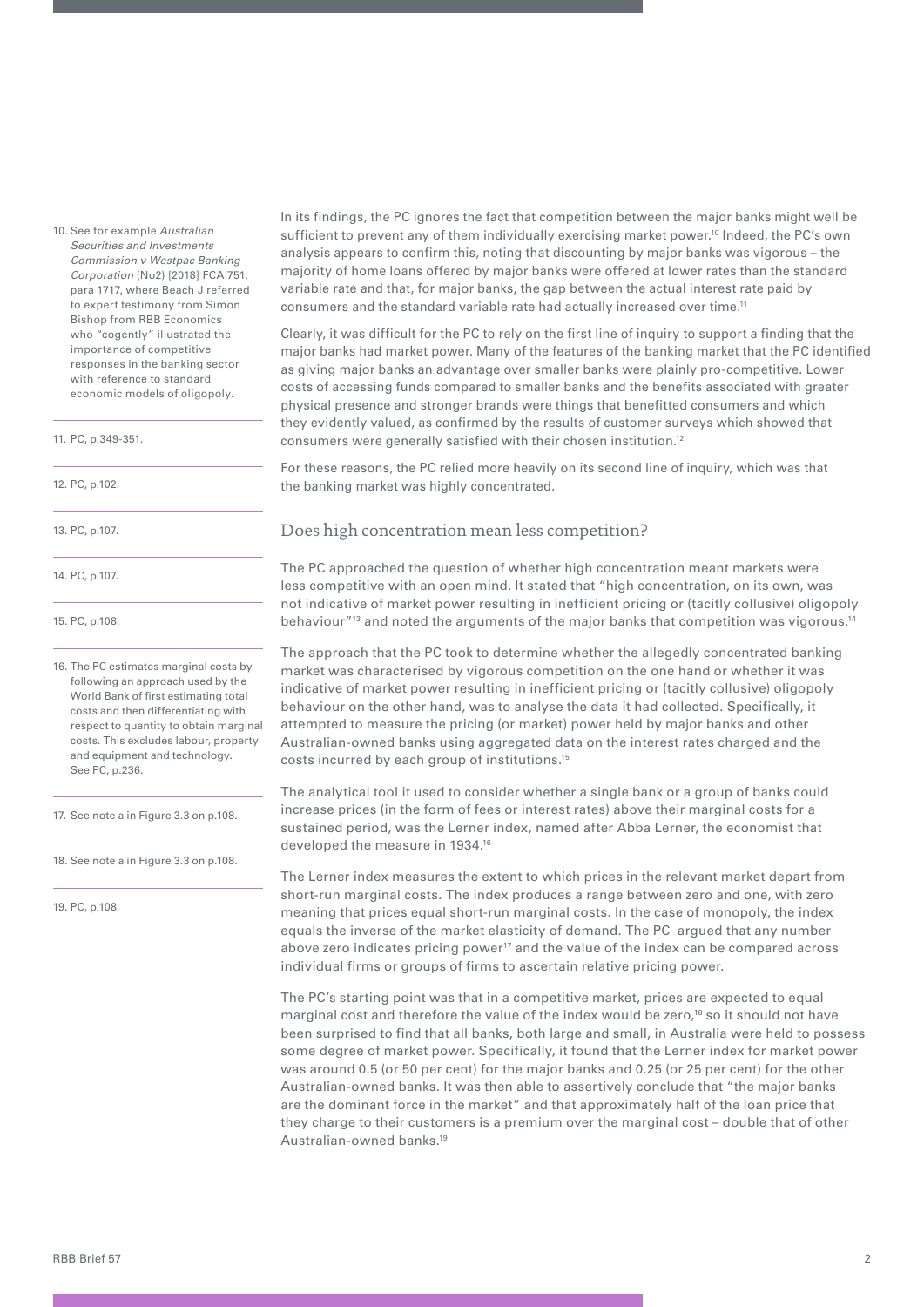#### 20. PC, p.108.

21. The PC's measure of marginal cost used to derive the index of market power disregards the costs associated with labour, property and equipment, and technology as these were deemed relatively fixed and not considered to drive marginal costs. See PC, p.236.

## Did the PC get it wrong?

Most economists would readily agree that public policy ought to be capable of preventing any firms with market power from sustaining prices above competitive levels to the detriment of consumers so a finding that all banks have market power is an extremely important one. But was it correct?

Unfortunately for those expecting a sensible assessment of the state of competition in the banking sector in Australia from a serious body, the PC got it wrong. It used the wrong benchmark to measure market power.

If market power is defined as the extent to which prices depart from the theoretical ideal found in perfectly competitive markets, then the Lerner index is a simple and intuitive measure. As the PC noted, in a perfectly competitive environment, prices are expected to equal marginal cost and the value of the Lerner index is zero. In such a stylised environment, any number above zero indicates pricing power.<sup>20</sup>

The problem, of course, is that the text-book standard model of perfect competition is rarely, if ever, observed in the real world, and certainly not a useful benchmark for which to measure market power in banking. Where firms incur fixed costs, for example, the competitive market price will necessarily exceed the short run marginal cost; otherwise no firm would be able to operate profitably.<sup>21</sup>

The effect of the PC ignoring fixed costs and using the Lerner index was that it attributed all of the divergence between price and short-run marginal cost to market power resulting in the bizarre finding that all banks, both large and small, in Australia were held to possess some degree of market power.

Furthermore, the attempt to use the Lerner index to shed some light on the relative pricing power of different banks in Australia is deeply flawed. The ability of the major banks to increase prices above short run marginal costs more than smaller banks tells you nothing about whether they have market power. As discussed above, market power is the ability of a firm to profitably sustain prices above competitive levels. The PC had already found that major banks had a more substantial geographic reach and stronger brands than minor banks. These features, along the ability of major banks to access funding at lower rates than other banks, meant that the higher margins earned by major banks were more likely to reflect efficiencies in operations rather than increased pricing power.

# What was the nature of the "market power" in banking?

Although the Lerner index is incapable of providing any insights into whether major banks in Australia have market power, it is worth understanding how major banks could have market power. In general, market power could be attributed to one firm or to a group of firms. The former case is referred to as single firm dominance (or unilateral effects), while the latter is referred to as collective dominance (or coordinated effects).

Although both the draft report and final report of the PC found that the four major banks held substantial market power, the draft report was silent on whether that dominance reflected single firm dominance or collective dominance.

Single firm dominance was unlikely. The major banks each pointed to the relatively modest shares of the market that each of the major banks commanded – between 16 to 23 per cent – to argue that none of the major banks held a dominant enough position individually to sustain uncompetitive prices. If one bank would try to sustain prices above competitive levels, consumers could switch to any of the other banks – major or minor – that operated in the remaining 77 to 84 per cent of the market. In other words, if one of the major banks attempted to increase fees or interest rates to borrowers, this would generate a competitive response by another of the major banks.